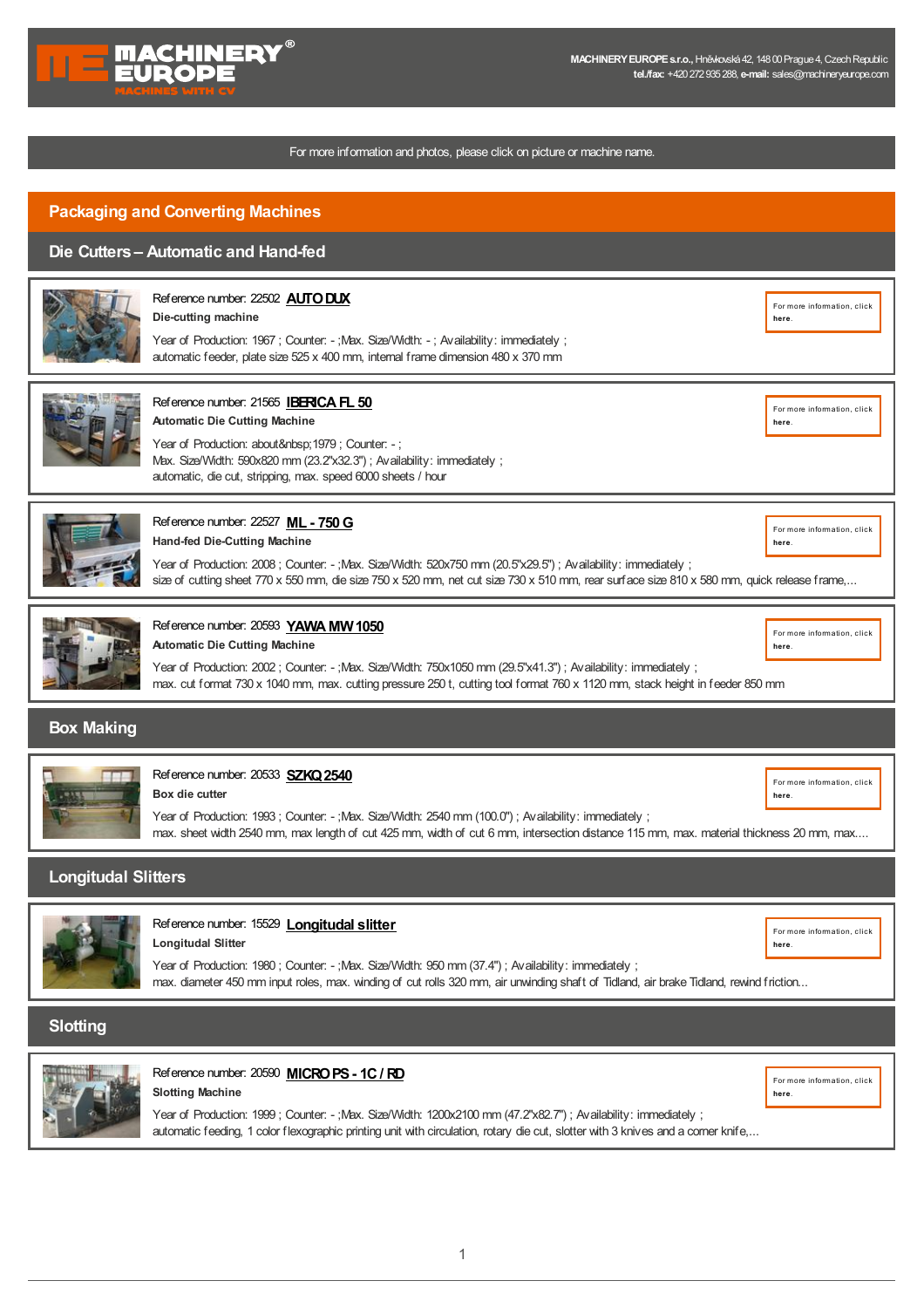

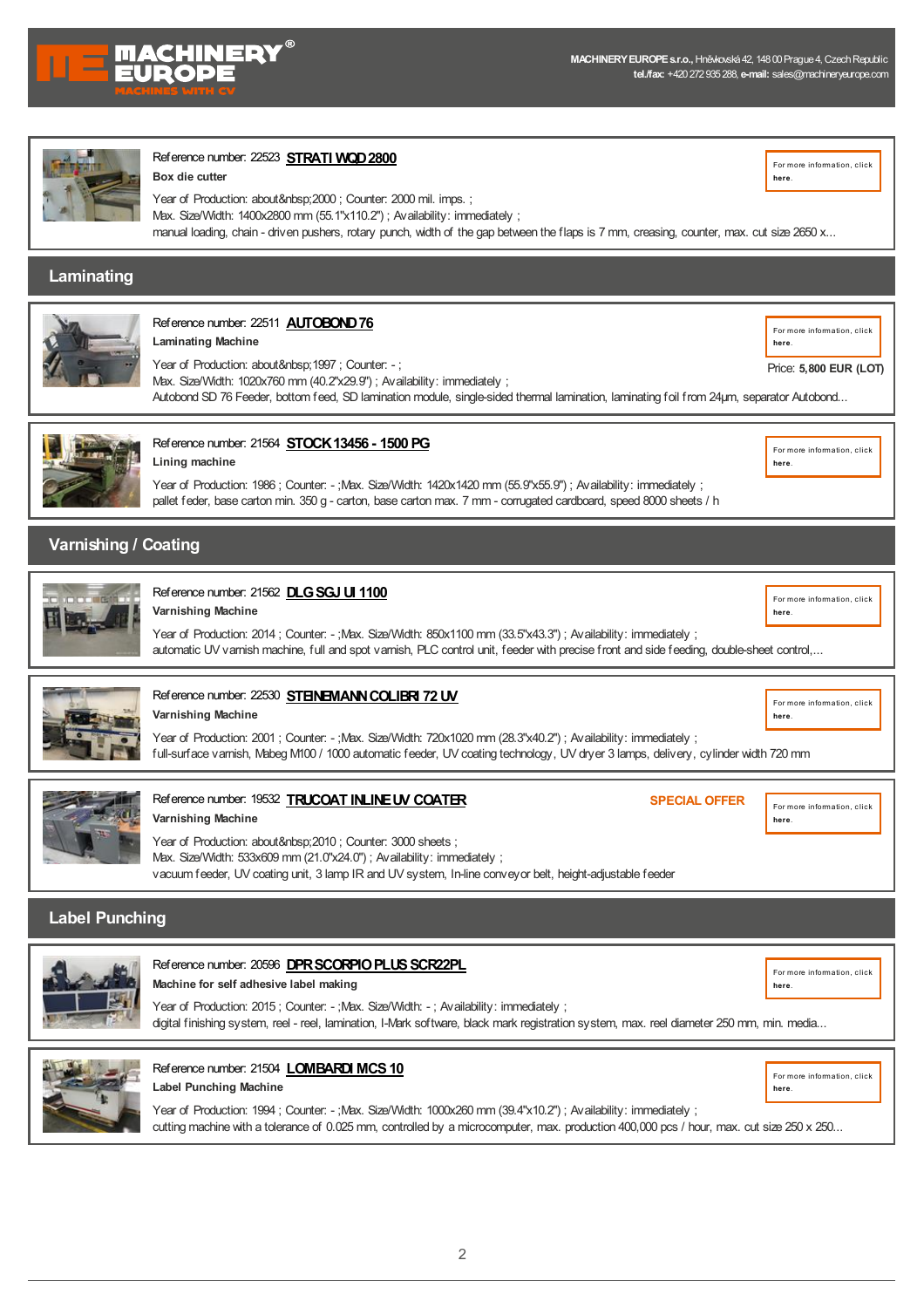

### **Packaging and Wrapping**



#### **Packaging Machine** [Reference](https://www.machineryeurope.com/machine/era-pack-fs-a?return=%2fpackaging-and-converting-machines%2f0%3fsp%3dFalse%26isPdf%3d2) number: 21542 **[ERAPACKFS-](https://www.machineryeurope.com/machine/era-pack-fs-a?return=%2fpackaging-and-converting-machines%2f0%3fsp%3dFalse%26isPdf%3d2) A**

For more [information,](https://www.machineryeurope.com/machine/era-pack-fs-a?return=%2fpackaging-and-converting-machines%2f0%3fsp%3dFalse%26isPdf%3d2) click **here**.

**here**.

**here**.

**here**.

**here**.

single-program semi-automatic, possibility select number of wraps and size of foil overlap, mechanical pre-tension of foil, turntable... Price: **700 EUR (LOT)**



# [Reference](https://www.machineryeurope.com/machine/minipack-torre-continua-60?return=%2fpackaging-and-converting-machines%2f0%3fsp%3dFalse%26isPdf%3d2) number: 20517 **MINIPACKTORRE CONTINUA 60** For more [information,](https://www.machineryeurope.com/machine/minipack-torre-continua-60?return=%2fpackaging-and-converting-machines%2f0%3fsp%3dFalse%26isPdf%3d2) click

**Packaging Machine** Year of Production: 2004 ; Counter: - ;Max. Size/Width: 420x300 mm (16.5"x11.8") ; Availability: immediately ; foil sleeve wrapper, optional guides 140 x 125mm CD format, max. product thickness 32 mm, splitting knife, 3 pocket sizes, speed max. 60... **here**.

### **Other Various Packaging and Converting**



#### **Window Patching Machines** [Reference](https://www.machineryeurope.com/machine/kohmann-1010-2?return=%2fpackaging-and-converting-machines%2f0%3fsp%3dFalse%26isPdf%3d2) number: 22522 **KOHMANN 1010 / 2** *EDGERY ANN 1010 / 2 EDGERY ANN 1010 / 2*

Year of Production: 1986 ; Counter: - ;Max. Size/Width: 710x1010 mm (28.0"x39.8") ; Availability: 30/06/2022 ; Kohmann rotary feeder, max. windowsize 520 x 840 mm, min. windowsize 30 x 38 mm, windowfilm thickness from 0.03 mm to 0.3 mm

### **Machine for gluing and folding of boxes**

**Carton Boxes Gluer**



### **[Reference](https://www.machineryeurope.com/machine/bobst-domino-110-m?return=%2fpackaging-and-converting-machines%2f0%3fsp%3dFalse%26isPdf%3d2) number: 22513 <b>BOBST DOMINO 110 - M M Example 2018 Example 2018 Example 2018 For more [information,](https://www.machineryeurope.com/machine/bobst-domino-110-m?return=%2fpackaging-and-converting-machines%2f0%3fsp%3dFalse%26isPdf%3d2) click**

Year of Production: 1984 ; Counter: - ;Max. Size/Width: 1102x800 mm (43.4"x31.5") ; Availability: immediately ; 4 to 6 point gluing, longitudinal gluing 1 point, top gluing 2 points, cold gluing Robatech 4 nozzles, crash lock, max. speed 400 m / min



# [Reference](https://www.machineryeurope.com/machine/casemaker-s-s-zlm-80?return=%2fpackaging-and-converting-machines%2f0%3fsp%3dFalse%26isPdf%3d2) number: 17527 **CASEMAKERS + S ZLM 80 For matrices and Contact Contact Contact Contact Contact Contact Contact Contact Contact Contact Contact Contact Contact Contact Contact Contact Contact Contact Contact Cont**

**Carton Boxes Gluer** Year of Production: about 1980 ; Counter: -; Max. Size/Width: 965x2080 mm (38.0"x81.9") ; Availability: immediately ; inliner, vacuum feeder Martin, slotter, rotary die cutingt, 1 flexo color, folding aggregate, adhesive aggregate, stacker, interpreter,... **here**.



### **Carton Boxes Gluer [Reference](https://www.machineryeurope.com/machine/fidia-combi-dora?return=%2fpackaging-and-converting-machines%2f0%3fsp%3dFalse%26isPdf%3d2) number: 21507 FIDIA COMBI DORA** FOR THE STATE OF THE STATE STATE STATE  $\frac{1}{\text{Form of information, click}}$  $\frac{1}{\text{Form of information, click}}$  $\frac{1}{\text{Form of information, click}}$

Year of Production: about 2000 ; Counter: -; Max. Size/Width: 520x840 mm (20.5"x33.1") ; Availability: immediately ; 3-point gluing Robatech hot-melt adhesive, additional second section, delivery



Year of Production: 2015 ; Counter: - ;Max. Size/Width: 700x840 mm (27.6"x33.1") ; Availability: immediately ; four folds, 1 and 3 fold 180 ° or 150 °, 2 and 4 fold 180 °, 3 point gluing, 3 x plasma surface treatment at gluing point, crash - lock,...



# [Reference](https://www.machineryeurope.com/machine/omega-allpro-110?return=%2fpackaging-and-converting-machines%2f0%3fsp%3dFalse%26isPdf%3d2) number: 22521 **OMEGA ALLPRO 110** For more [information,](https://www.machineryeurope.com/machine/omega-allpro-110?return=%2fpackaging-and-converting-machines%2f0%3fsp%3dFalse%26isPdf%3d2) click

**Carton Boxes Gluer** Year of Production: 2015; Counter: -;Max. Size/Width: 1100 mm (43.3"); Availability: immediately; 4 point gluing, dispersion and hotmelt, gluing with a wheel and a nozzle, 4 and 6 corners, linear bonding, double wall, crash lock, CD... **here**.